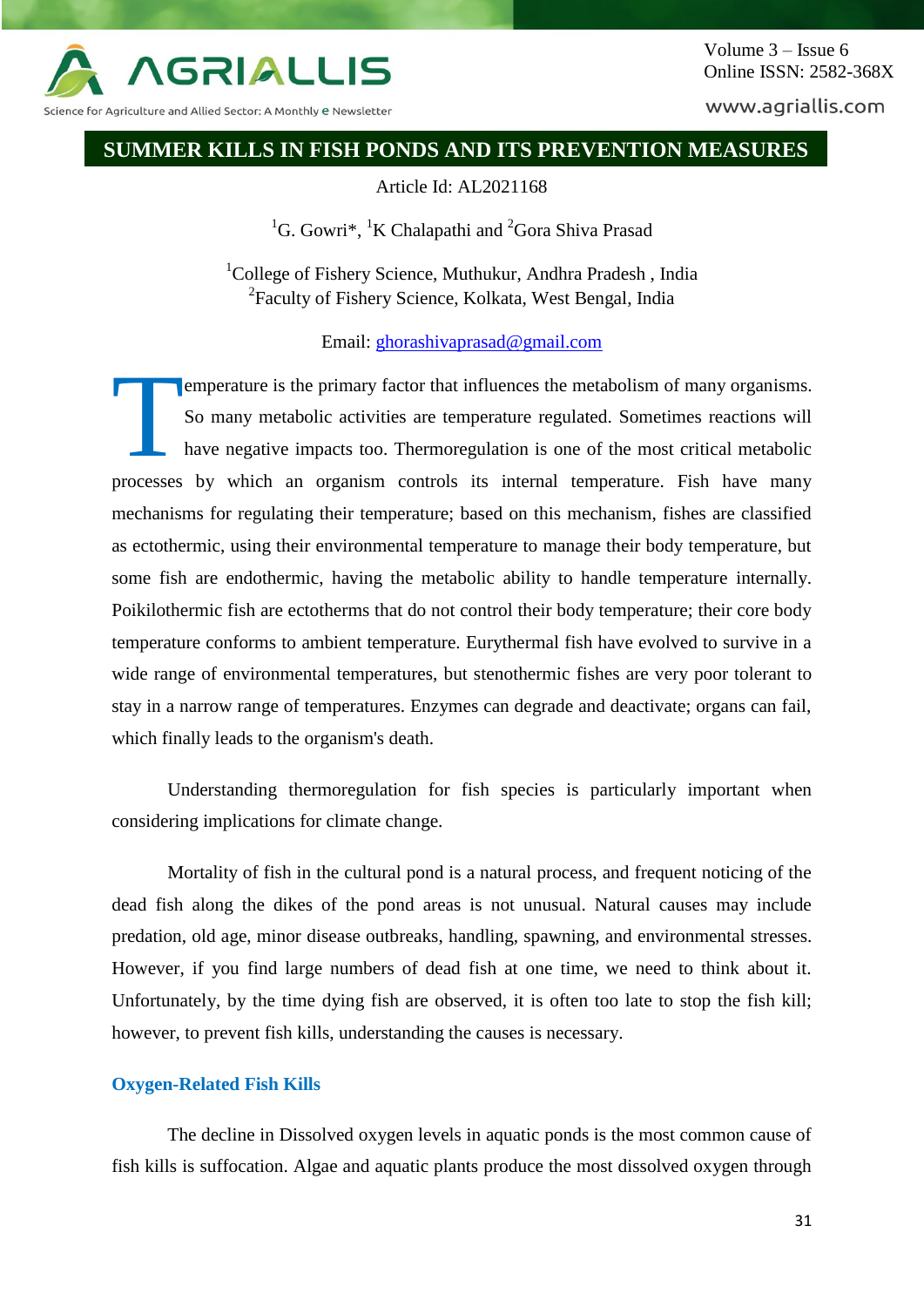

Volume 3 – Issue 6 Online ISSN: 2582-368X

www.agriallis.com

Science for Agriculture and Allied Sector: A Monthly e Newsletter

a biological process called photosynthesis. Another side, a lesser but also important source of oxygen in water is diffusion from the atmosphere, enhanced by wind-induced surface water turbulence, called artificial aeration. During the night hours, oxygen is utilised for respiration by plants, animals, and bacteria during organic material decomposition. When more oxygen is consumed by the aquatic organisms than produced, oxygen levels can be depleted, leading to fish kills. Ponds suitable for supporting fish should have a minimum oxygen level close to optimal levels required by the fish. Tropical fish require oxygen levels of 5 ppm (parts per million), and temperate fishes require around 6.5 ppm to maintain good health. A sign of oxygen stress is fish gulping for air at the surface, particularly in the early morning. Larger fish will die first since they have greater oxygen demands than smaller ones. When water temperature increases, the solubility of gases decreases. So water temperature plays a crucial role in dissolved oxygen solubility. The following are scenarios that can lead to oxygen depletion and fish kills unless precautions are taken.

> Temperature 1 Diffusion of gases

### **Summer Kills in Fish Ponds**

## **Excessive Vegetation in Culture Ponds**

Fish ponds covered by larger aquatic plants for more than 60 to 80% with shallow water levels may have the highest number of summer kills. Under these conditions, problems can arise after long periods of hot, cloudy, still, (windless) weather conditions at which water temperatures rise above 85°F (29°C). High temperatures will limit the oxygen to dissolve into the water, cloudy skies prevent plants from producing sufficient oxygen through photosynthesis, and calm winds stop the turbulence and mix atmospheric oxygen into surface layers of water. Ponds can usually withstand several consecutive hot days and nights, but oxygen levels may decline to levels lethal to fish if these conditions persist. Larger fish typically die first because their oxygen requirements are greater than those of smaller fish.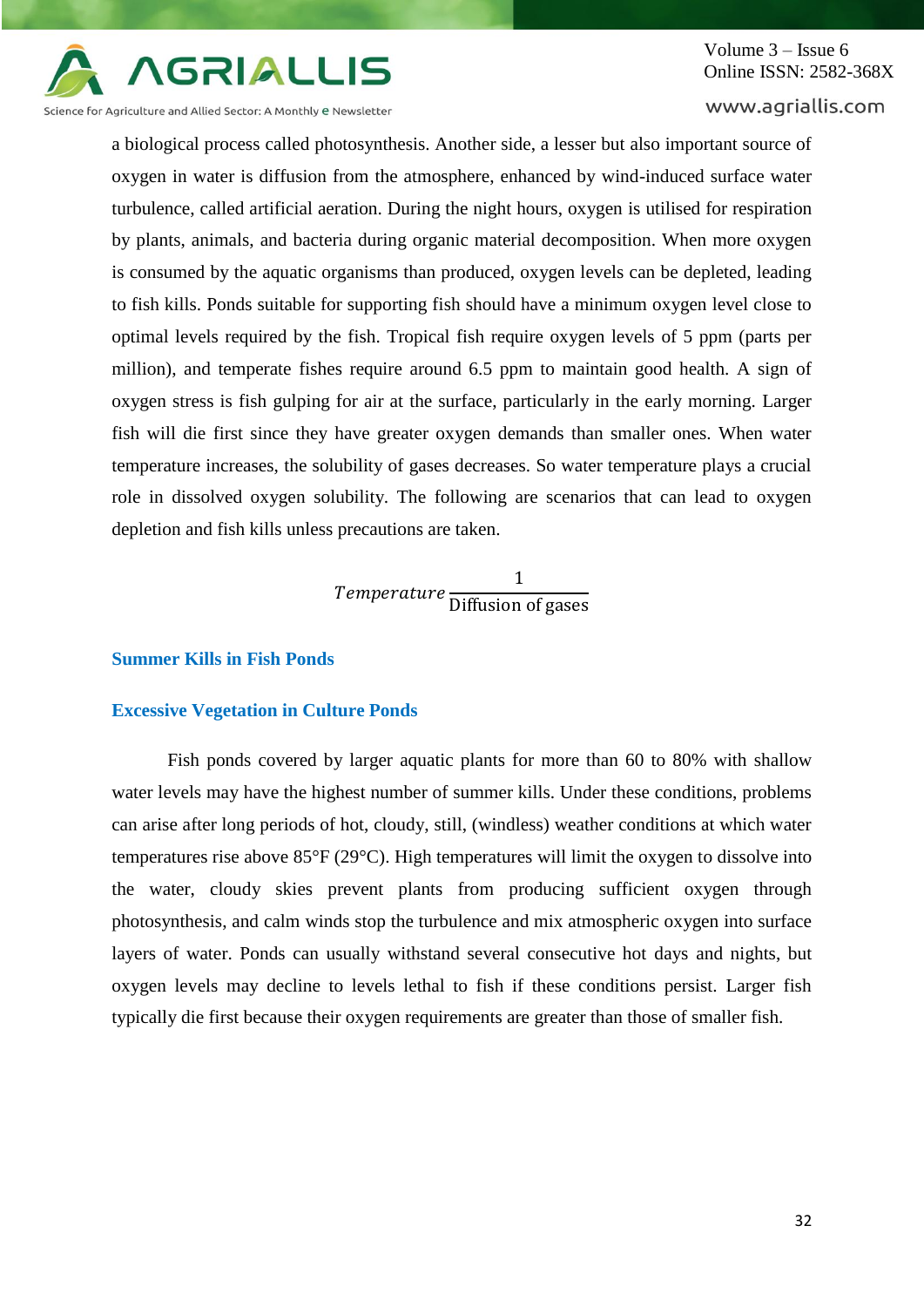

Volume 3 – Issue 6 Online ISSN: 2582-368X

www.agriallis.com



**Figure 1:** Excessive vegetation in culture ponds

# **Phytoplankton Crash**

Eutrophicated ponds often produce dense blooms of microscopic algae (called phytoplankton), giving them a deep green coloured appearance. A sudden drop of phytoplankton can occur due to following consecutive days of cloudy, hot, windless conditions. When an algal bloom "crash" occurs, the water will appear to have turned black or clear overnight suddenly.



**Figure 2:** Fish mortality due to the depletion of Dissolved Oxygen

The sudden die-off of algae will result in a rapid decline in dissolved oxygen as bacteria decompose the dead algae by consuming the oxygen. This can lead to deficient levels of dissolved oxygen, which can result in fish kills.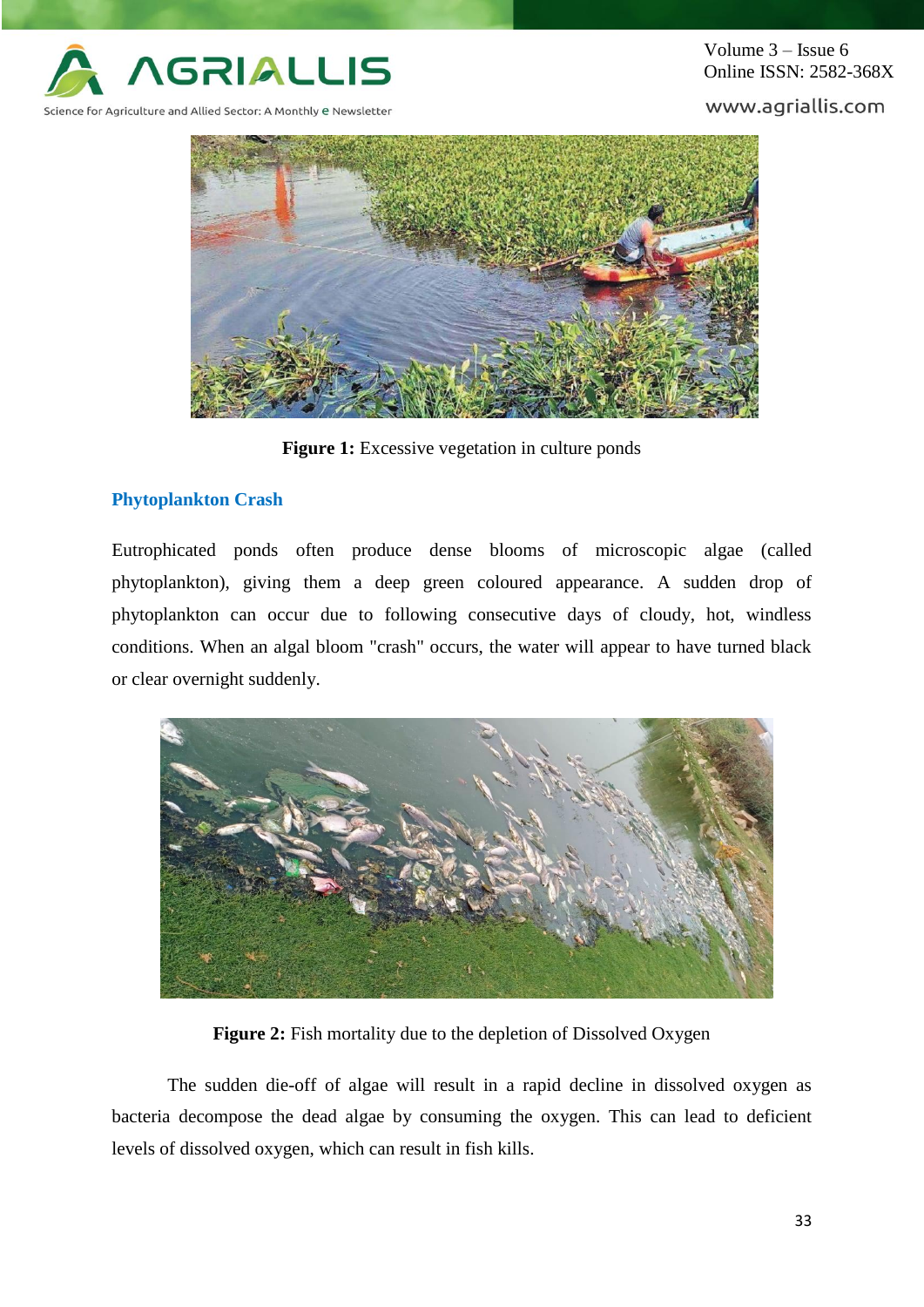

#### **Stratification**

Other than the above said reasons, the cause of fish kills during summer months could be overuse of herbicide leading to massive death of either algae or aquatic weeds. Pond owners often wait until their ponds are overrun with aquatic plants or algae before starting any control practices. When all the vegetation is treated simultaneously with a herbicide/algaecide, a massive die-off of the foliage will occur shortly after the treatment. If this happens, bacteria will immediately start the decomposition by breaking down the dead plant materials, which rapidly reduces the dissolved oxygen levels. Still, no longer oxygen is being produced by the plants/algae that were killed by the herbicide/algaecide. Under these stressful conditions, oxygen consumption far outpaces oxygen production, and levels decline rapidly, leading to fish kills.



**Figure: 3** Thermal stratification in fish ponds

# **Premature Turnover Following Heavy Rains**

During summer, many ponds deeper than 8 to 10 feet tend to stratify, resulting in a warmer, lighter, more oxygenated upper layer on top and a colder, denser one at the bottom layer. This stratification will break down naturally in the fall of temperature. The increasingly cooler, denser water of the upper layer begins to sink due to its density. They are mixing the entire water column results in the lowest chances of oxygen diffusion into water. Over the course of the summer, large amounts of organic matter can accumulate in the deeper areas of stratified ponds. After completion of the summer, oxygen in this bottom layer will be used up by this organic material decomposition. Premature mixing of these stratified layers can occur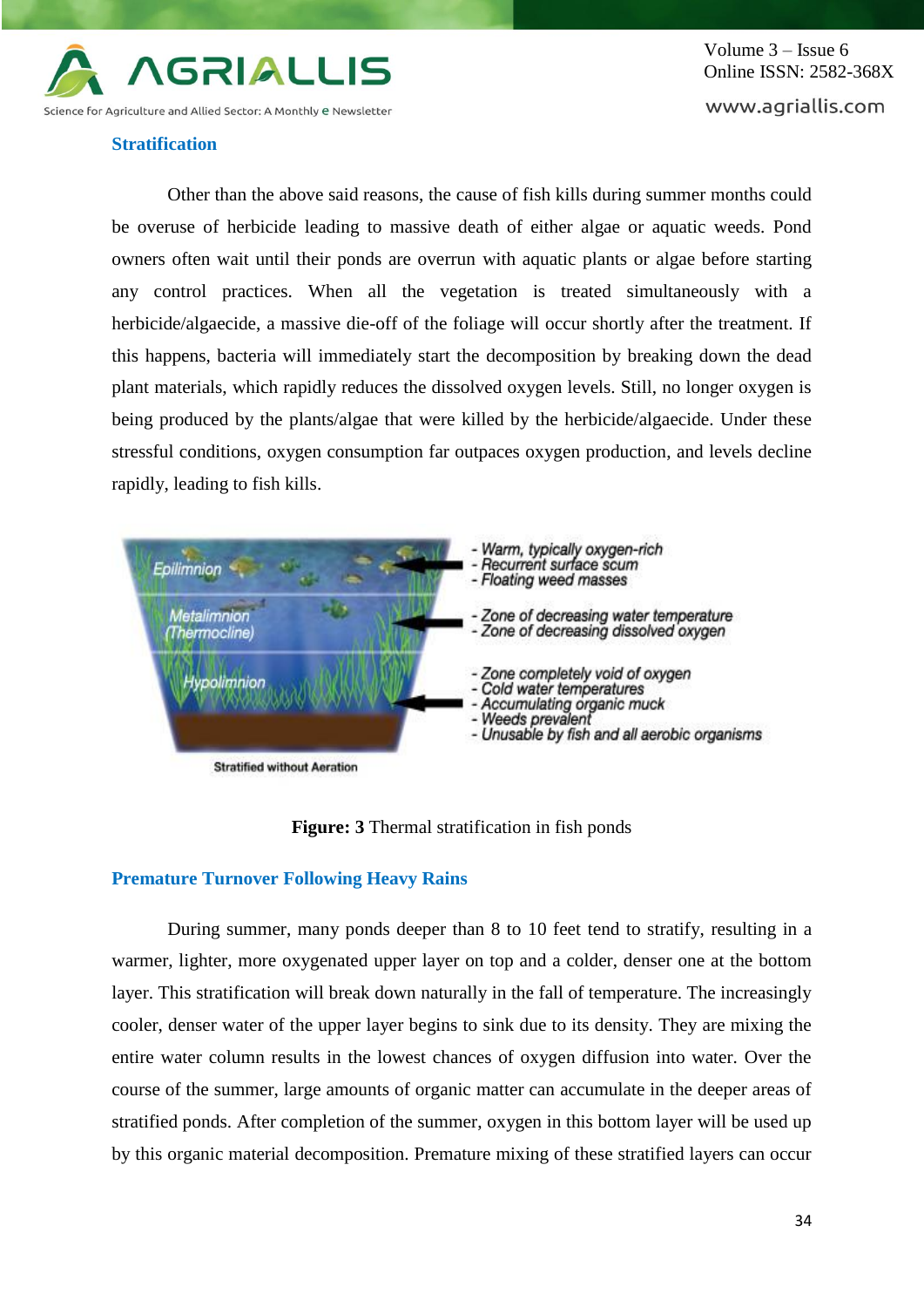

Science for Agriculture and Allied Sector: A Monthly e Newsletter

### www.agriallis.com

during the summer after heavy cold rain. Oxygen-poor bottom layers mix with upper layers, resulting in critically low oxygen levels throughout the water column, fish starts suffocation and possible fish kills.

# **How to prevent Summer Fish Kills?**

In all cases described above, Dissolved oxygen depletion is the prime most cause of fish kills. Preventing oxygen depletion is difficult, but proper pond management and construction can help to prevent fish kills. The following suggestions will help.

 $\checkmark$  Installing an aeration system to circulate and aerate oxygen-deficient water is recommended. So many types of aerators are available in the markets, including fountains and pump-operated bubblers or diffusers aerators. For effective, bubbler/diffuser systems must be turned on early in the spring and run nonstop all summer until temperatures begin to cool. If you opt for the diffuser-type of the aerator, keep it at least one feet above the pond bottom; otherwise, this will stir up organic materials and leads to increased oxygen consumption as bacteria break down the material. Aeration also speeds up the decay of organic matter, which helps reduce toxic gasses.



**Figure-4** Paddlewheel type Aerator

 $\checkmark$  The paddle wheel type aerator is especially effective because it moves a large amount of water by its rotating fan mechanism. During scorching weather, check your pond regularly in at early morning for signals of any stressed fish. If you observe fish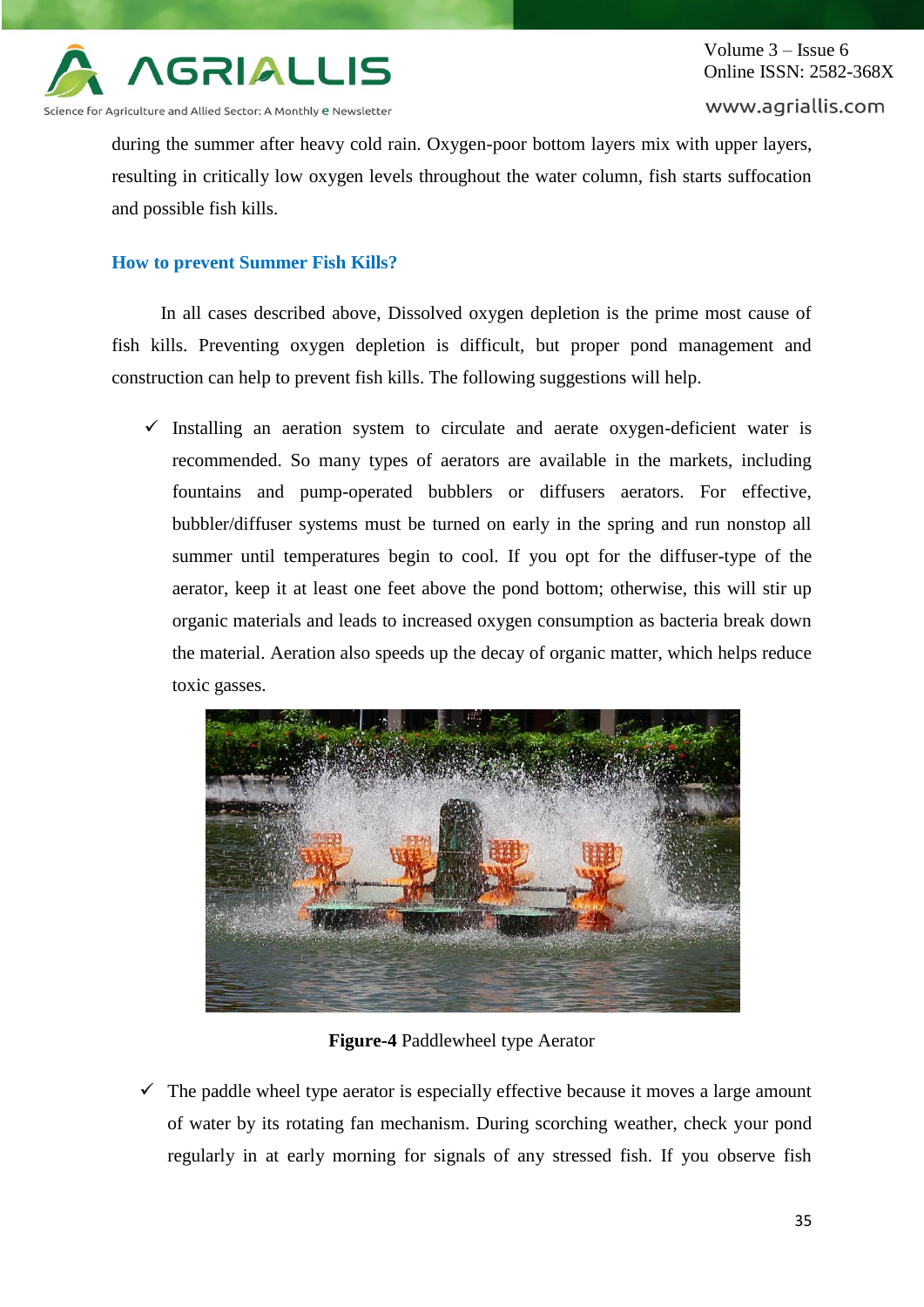

www.agriallis.com

gulping at the surface during early morning hours, immediately stop feeding them and start aeration.

- $\checkmark$  Cultural methods, such as the addition of fresh water and deepening shallow water areas of ponds (when possible) to limit aquatic vegetation growth and increase water volume, are also recommended.
- $\checkmark$  The recommended slope of the pond is 3:1 (for every 3 feet of distance from the shore, there is a 1-foot drop).
- $\checkmark$  Limit animal waste from entering the pond to prevent excess organic matter accumulation; extra organic matter can utilise oxygen for bacterial breakdown.
- $\checkmark$  Do not allow livestock to wade in the pond.
- $\checkmark$  Don't allow the aquatic weeds from accumulating to excessive levels since they will use up large amounts of oxygen when they decompose. So many methods are there to remove these plants, like mechanical, cultural, and chemical methods. If a herbicide application is necessary, treat not more than 25 % of the pond at a time with a 10 to 14 days gap between treatments to prevent oxygen depletion.

# **Conclusion**

During the summer session, excessive aquatic vegetation in the cultural pond may influence the dissolved oxygen levels, which triggers the suffocation of fish and finally leads to the mortality of fishes. In the water compartment, such as alteration of water quality (Temperature, Dissolved oxygen and pH) in the aquatic system may directly or indirectly influence the aquatic species. Better pond management is foremost essential to prevent summer kills to a certain extent.

# **References**

Shaji, C.P., &AiswaryaSankar.(2017). Freshwater Fish Kills In Kerala Status Report. *Journal of Aquatic Biology & Fisheries*, Vol. 5: 184-190.

Wai, ching Sin, A., &Tak-Lun Chiu, M. (1982). Summer and winter kill in fish ponds of Hong Kong and their possible prediction. *Aquaculture.* 29: 125-135.